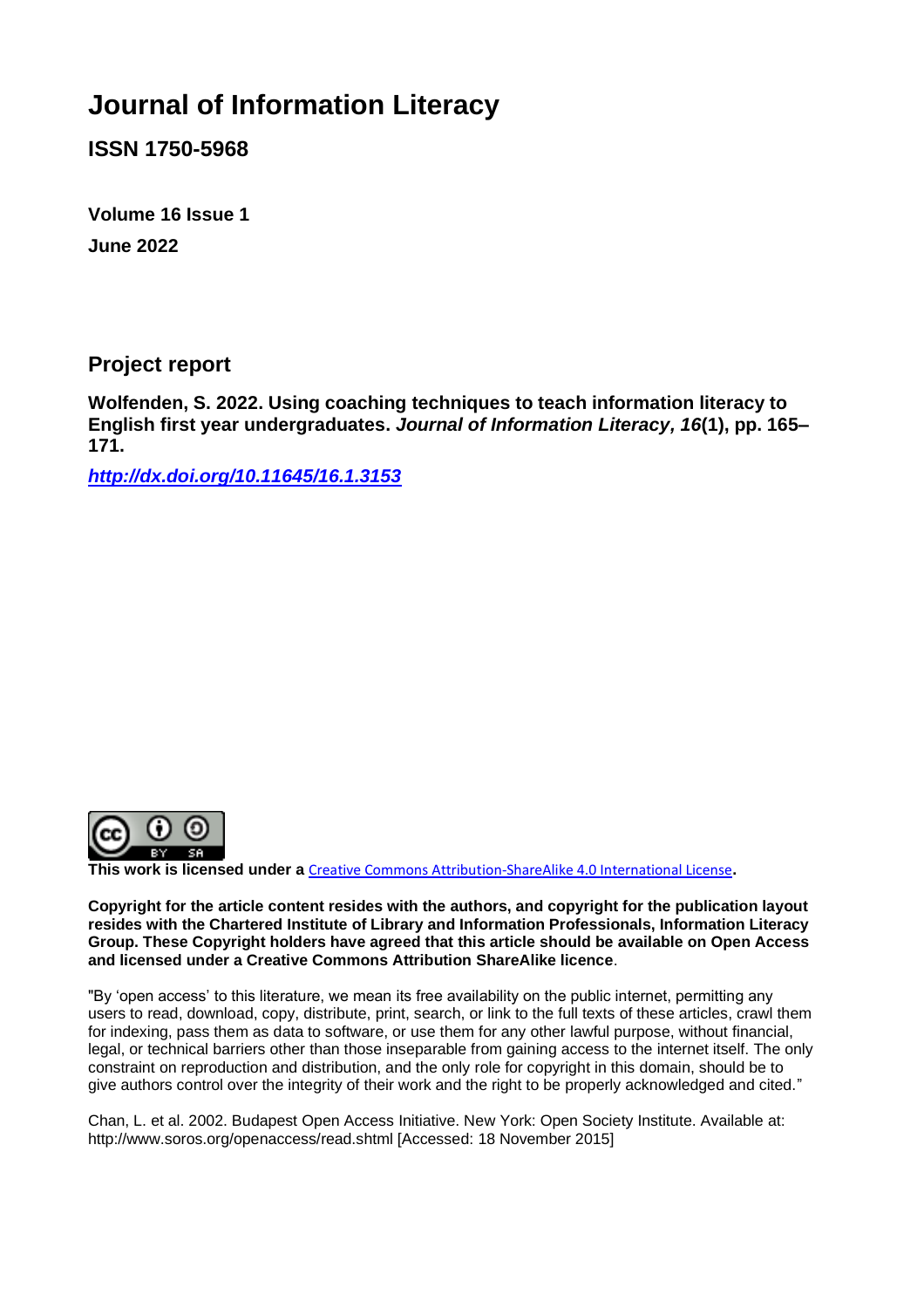## **Using coaching techniques to teach information literacy to first year English undergraduates**

**Sarah Wolfenden, Senior Lecturer in Academic Professional Development, Brunel University. Email: [sarah.wolfenden@brunel.ac.uk.](mailto:sarah.wolfenden@brunel.ac.uk)** <mailto:>**ORCID: [0000-0002-2768-3919.](https://orcid.org/0000-0002-2768-3919) Twitter: [@SarahWolfenden.](https://twitter.com/sarahwolfenden?lang=en-GB)**

#### **Abstract**

This is a report on how I integrated coaching techniques into my teaching of information literacy (IL) to 28 FHEQ Level 4 (Year 1) English undergraduates at Brunel University London, UK, during January 2021-April 2021. This was part of a compulsory module, titled Digital Literacy. During this time, it was held online due to COVID-19 lockdowns and, since restrictions have been lifted, I have started teaching this face to face in a flat classroom on the University campus.

#### **Keywords**

Coaching; COVID-19; digital literacy; higher education; information literacy; UK; wellbeing

#### **Introduction**

Information literacy (IL) has many definitions and is sometimes conflated with digital literacy. I took the approach espoused by Secker and Coonan (2011) that digital literacy is part of IL and I have used the 2018 definition provided by the Chartered information and Library Professionals (CILIP, 2018, p. 3):

Information literacy is the ability to think critically and make balanced judgements about any information we find and use. It empowers us as citizens to reach and express informed views and to engage fully with society.

I chose this definition, above others, as it fits in with the English QAA subject benchmark statement. It describes English as making 'a vital contribution to national cultural life' and that one of the aims of such a degree is to develop 'high-order critical, analytic and research skills' (QAA, 2019, p. 3). Coaching likewise has many definitions so I will use the one provided by Carol Wilson, who describes coaching as a process which 'works on improving the performance and wellbeing of an individual or group through setting goals, exploring values and beliefs, and facilitating … plans of action' (2014, p. 11) as this refers to groups and most closely links to the activities I will be describing.

For some context and background, I am a Senior Lecturer in Academic Professional Development. I work in a small team of three, including myself, plus an administrator. I have a library background, having been an academic librarian in further and higher education roles since 2004, but it is not a prerequisite for the position. The primary role of the Academic Professional Development Unit (APDU) is to support the professional development of academic and professional staff, as well as doctoral and post-doctoral researchers in relation to learning and teaching. This includes supporting staff to achieve Advance HE recognition for their professional practice. In addition to this, we are contracted to use 20% of our workload teaching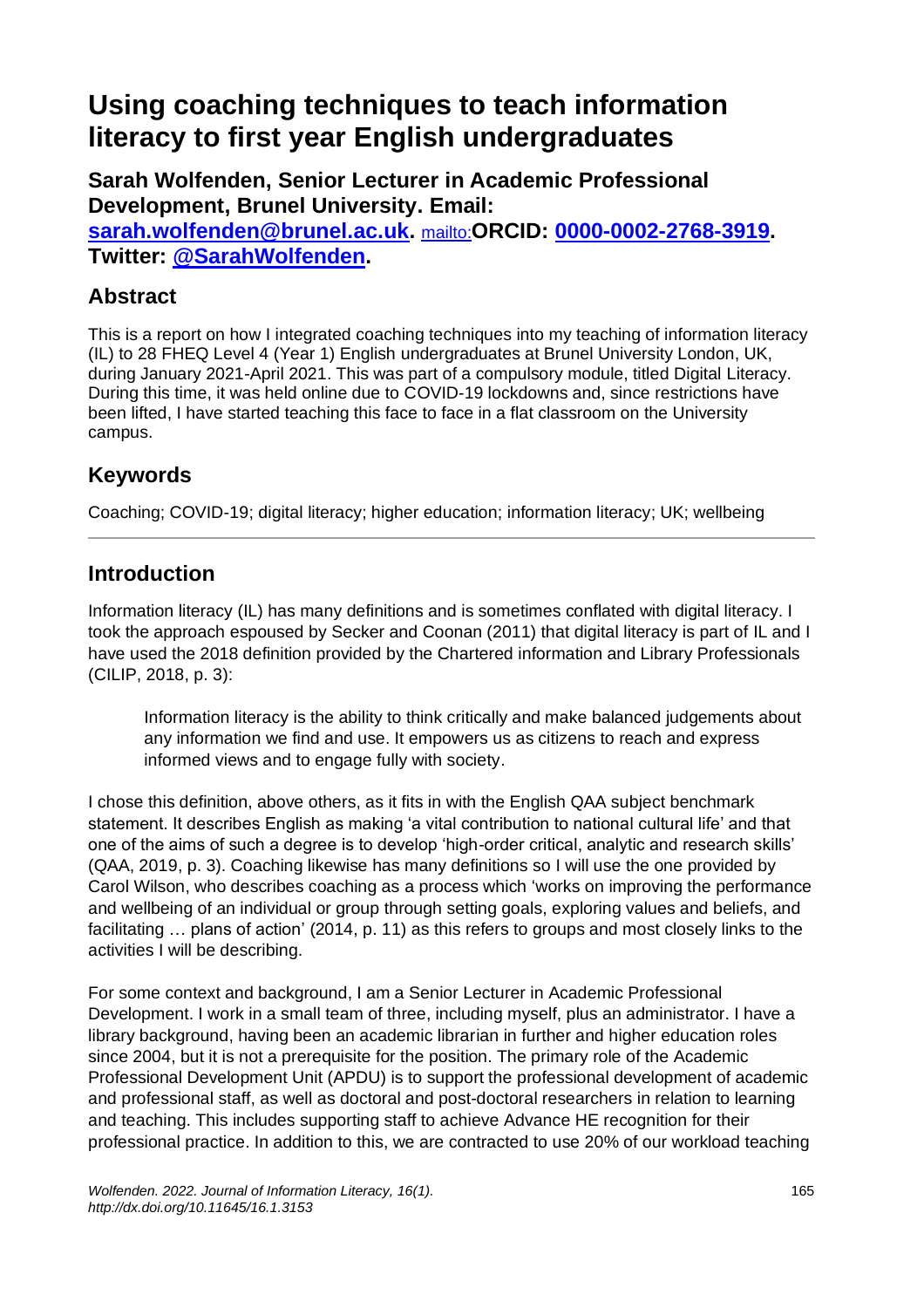in a cognate subject area. While my colleagues have a distinct subject area to work in, having PhDs in their subject, I have had a squiggly career (Tupper & Ellis, 2020). I have a background in social sciences librarianship and English Literature, and my ongoing PhD is in the interdisciplinary area of coaching and staff wellbeing. This has led to me spending 10% of my time in the English department and 10% in the Business School.

I have been interested in the benefits of coaching for a long time as it involves many of the skills librarians have; for example, good listening skills, the ability to ask open and perceptive questions, and the ability to select from a range of tools to support users. I acquired a Level 5 Institute of Leadership and Management (ILM) qualification in Coaching and Mentoring in 2018. After this, I began providing coaching and mentoring services to staff across the University and applied it in my teaching practices to both students and staff. I took this approach because coaching enables people to realise their potential (ILM 2018). They discover answers they already have, articulate them, and become more confident (ILM 2018). It 'emphasises reflection, self-analysis and self-evaluation' which are useful behaviours when studying or going into employment (Devine et al., 2013, p. 1383). Coaching is empowering and those coached are more likely to take responsibility and put their thoughts into actions (Devine et al., 2013). At a time when student wellbeing is high on universities' agendas (UUK, 2020), this seems more important than ever.

The focus of this report is my work in the aforementioned English department where I teach on the compulsory module, Digital Literacy for year 1 undergraduates. The layout of this report is an adapted version of Gibbs' Reflective Cycle (1988) (Description, Feelings, Evaluation, Conclusion and Action Plan). I have chosen this format as it is a commonly recognised tool for reflective writing and the inclusion of an action plan within it ensures that we constantly engage in praxis.

#### **Description**

The aim of the module is to enhance and develop students' engagement with the concepts around which digital literacy is developed as both criticism and practice. Students have three objectives: to analyse and interpret the internet as a text, through conceptual analysis and online participation; to engage with the idea of critical reading as a practice-based and culturally informed act that must be learned and developed; and to create a useful web presence which highlights their intelligence, creativity and values. The students are asked to create 8–10 pieces of publishable content reflecting their learning. The sessions took place once a week for an hour, with tutorial tasks which students would do in their independent study time and take to their tutorials to discuss.

The department already has a subject librarian who teaches the students how to use and access relevant databases, as well as how to reference. They also have an Academic Skills tutor who teaches students how to engage in academic writing. It was important then that I did not repeat their work or be seen to be taking their place. It also provided me with an opportunity to move away from the skills-based aspect of IL. The module lead and I discussed the content and he was happy for me to take on themes of identity, values, and self-awareness — well known coaching practices — in my sessions.

The module leader covered topics such as trolling, slacktivism, memes, blogging, influencers, and the idea of digital literacy as participatory. I attended all the sessions run by him to support the students in their breakout room activities and to ensure my own would fit seamlessly. When modules are delivered by more than one person there is a tendency for them to become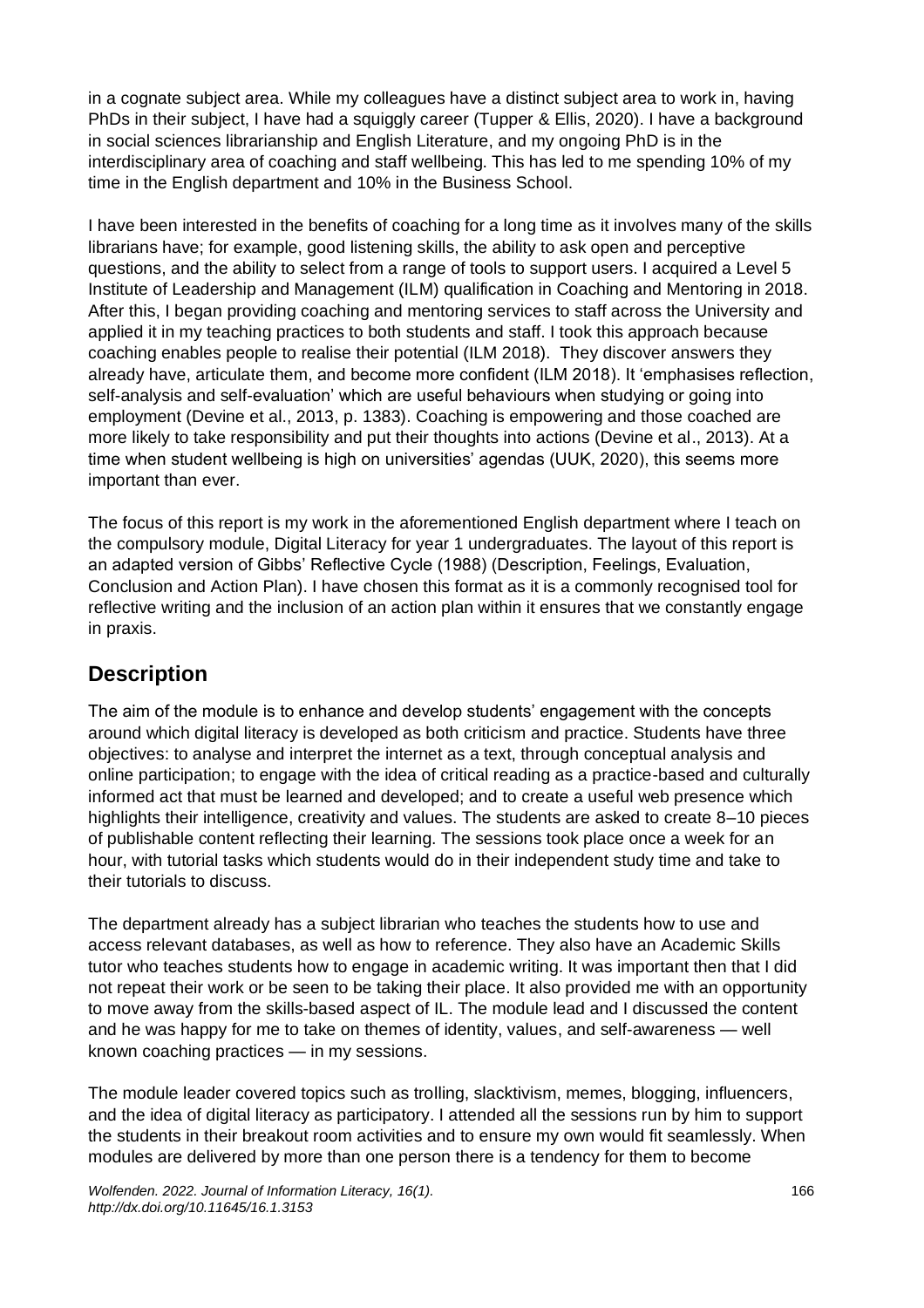fragmented and disconnected (Money & Coughlan, 2016) and I did not want this to happen, especially during a pandemic when students are already struggling with their mental health and wellbeing (Nurunnabi, 2021).

Interspersed with these sessions, I led three which I will describe here.

In the first session I led, I focussed on how information empowers us as citizens to develop informed views and engage fully with society (Smith, 2016). Using a 'think, pair, share' activity, I asked them to consider definitions of information and digital literacy and why they might be important. I showed them newspaper headlines on topics such as Brexit, Trump, Coronavirus, and 5G, as well some information about echo chambers. We discussed the importance of widening our sources of information while also being mindful of our wellbeing.

To emphasise transferability, I shared the story of 11-year-old Tilly Smith and how her successful efforts to save lives during the 2004 Thailand tsunami led to her being referred to in the Alexandria Proclamation (UNESCO, 2006). I followed this by sharing the UNESCO and CILIP IL definitions, highlighting the social justice elements. Students considered the types of information they used, as well as where, how, and with whom this took place. They were asked to consider what this said about their own behaviour and they produced a 'visitors and residents' (White & Le Cornu, 2016) diagram to illustrate this. This links directly to the definition of IL and how this might encourage the students to move from being passive consumers to engaged and conscious citizens. Additionally, it highlighted the participatory requirement of digital literacy. I linked this to coaching by emphasising that these activities were about analysing behaviour and creating self-awareness, rather than a separate concept of identity, as the students set to creating their own maps. I shared my map first because, as bell hooks reminds us (1994), to encourage students to share we also need to express our own vulnerability. Finally, for the portfolio task they were required to write a short reflective piece about what this activity taught them about their own behaviour.

The following week I introduced more overt coaching activities. The purpose of this second session was for students to consider how to start producing content in a digital environment. I focussed on the 'why' (Sinek, 2011), rather than the tools and explained to the students that doing so would help them decide what to prioritise posting. After introducing some rules of respectful enquiry to establish a safe space (Van Quaquebeke & Felps, 2016), I asked them to create a map of the experiences that had led to them choosing to be where they were at that moment - studying English at Brunel University London. I shared my own map, for the same reasons mentioned above, and a quotation from Terry Pratchett:

The past needs to be remembered. If you do not know where you come from, then you don't know where you are, and if you don't know where you are, then you don't know where you're going (Pratchett, 2017, p. 223).

The students identified the multiple identities they maintain and deconstructed how these have developed (Burke & Stets, 2009) and whether there was any overlap. We then moved onto values. For this activity, I shared Brené Brown's definition of values (2018a), and shared the University's values and my own. I then asked the students to identify their own personal and professional values from Brené Brown's list to enable them to create their own authentic space in a digital environment (2018b). In subsequent face-to-face sessions, I have shared stacks of old magazines to help them collage a response (Gat et al., 2019; Gonzalez & Baker, 2019). Students found this fun and the activity instigated lots of questions and conversation. For the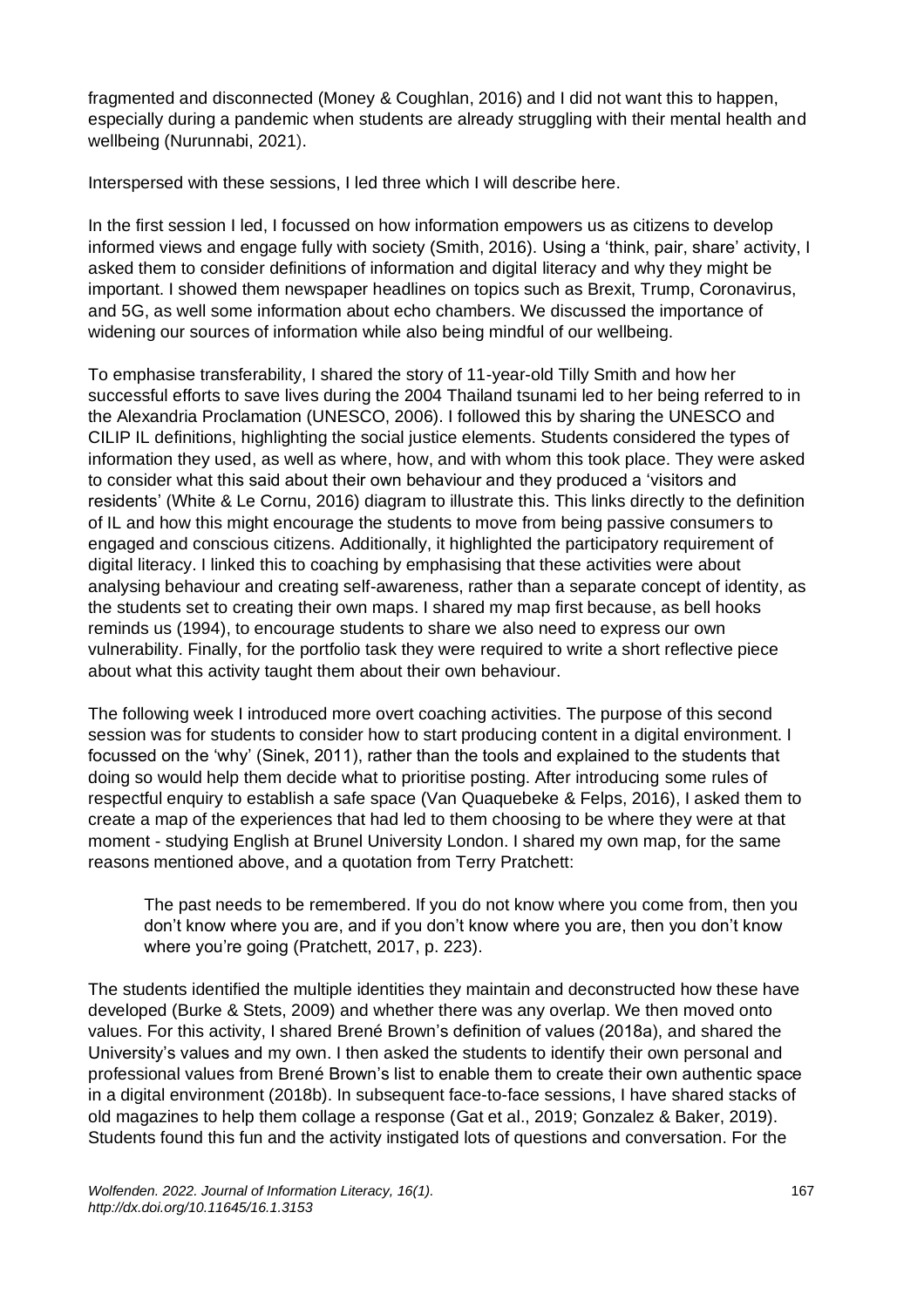portfolio task they were required to consolidate their responses to the activities into a piece of reflective text.

In the third session I led, I linked the work on values and identity the students had completed with the information about them currently available online, and asked them whether there was a mismatch. In pairs, they googled themselves and then each other and discussed the results. As some had found different results than their partner, we were able to have a chat about algorithms. Linking this activity with Heathcliff's lament in Wuthering Heights, 'by this curious turn of disposition, I have gained the reputation of deliberate heartlessness; how undeserved, I alone can appreciate' (Brontë, 1847/1992, p. 27), I asked students to write what methods and tools they currently used to manage their profile. They then considered how they could develop this further to ensure they are reaching their desired audience, which might help their future career (Busuyi et al., 2021; Habets et al., 2021). In the final part of the session, we discussed how the pandemic has affected their own sense of private and personal space and what effect this had had on their boundaries. They were then encouraged to calculate the benefits, implications, and practicalities of constructing strong boundaries when writing (Brown, 2015; Ray, 2021). For the portfolio task they were required to consolidate their responses to the activities and add them to the previous task.

#### **Feelings**

At the time of teaching this module, the UK had entered its third national lockdown and students were being taught online. Student (and staff) wellbeing was at a low point and people were feeling overwhelmed, anxious, and disconnected. As a large part of my APDU role, I talk with and support other lecturers and I had heard how others were faring with students who refused to turn on their cameras or participate online. This was making it difficult for both the members of staff teaching and the students who did want to learn. This was my first time teaching on this module at all so I was a little nervous.

Like many of the students, I also had my own background noise and interruptions to deal with as I was currently home-schooling a primary-aged child while looking after a toddler and inquisitive cat. As these conversations had prepared me for what to expect, I ensured I included Zoom and breakout etiquette, outlined the principles of respectful enquiry, and regularly encouraged participation. There were times students did not wish to share their stories and I was careful not to place pressure on them to do this. I phrased the questions so they focused on the student's experience of the process rather than their personal information and this seemed to help.

#### **Evaluation**

Overall, there was a mixed response. The module lead and I received feedback halfway through the course which stated that some students did not see the connection between digital literacy and an English degree and so did not want to engage with the module. We revisited this in the following weeks to make the connections more explicit. Someone also took something I had mentioned from my past about being on the development team for a Sociology programme and they then assumed I was a Sociology lecturer who did not belong in the English department. I did bring this up in a subsequent lecture with them as it seemed pertinent when discussing identities. This felt like a vulnerable moment but if I wanted the students to feel comfortable discussing identity then it was important for me to model this (hooks, 1994). Students liked the practical activities but also wanted more lecture content. In response to this, the module leader and I met and both agreed that meeting the learning outcomes and trying to create connection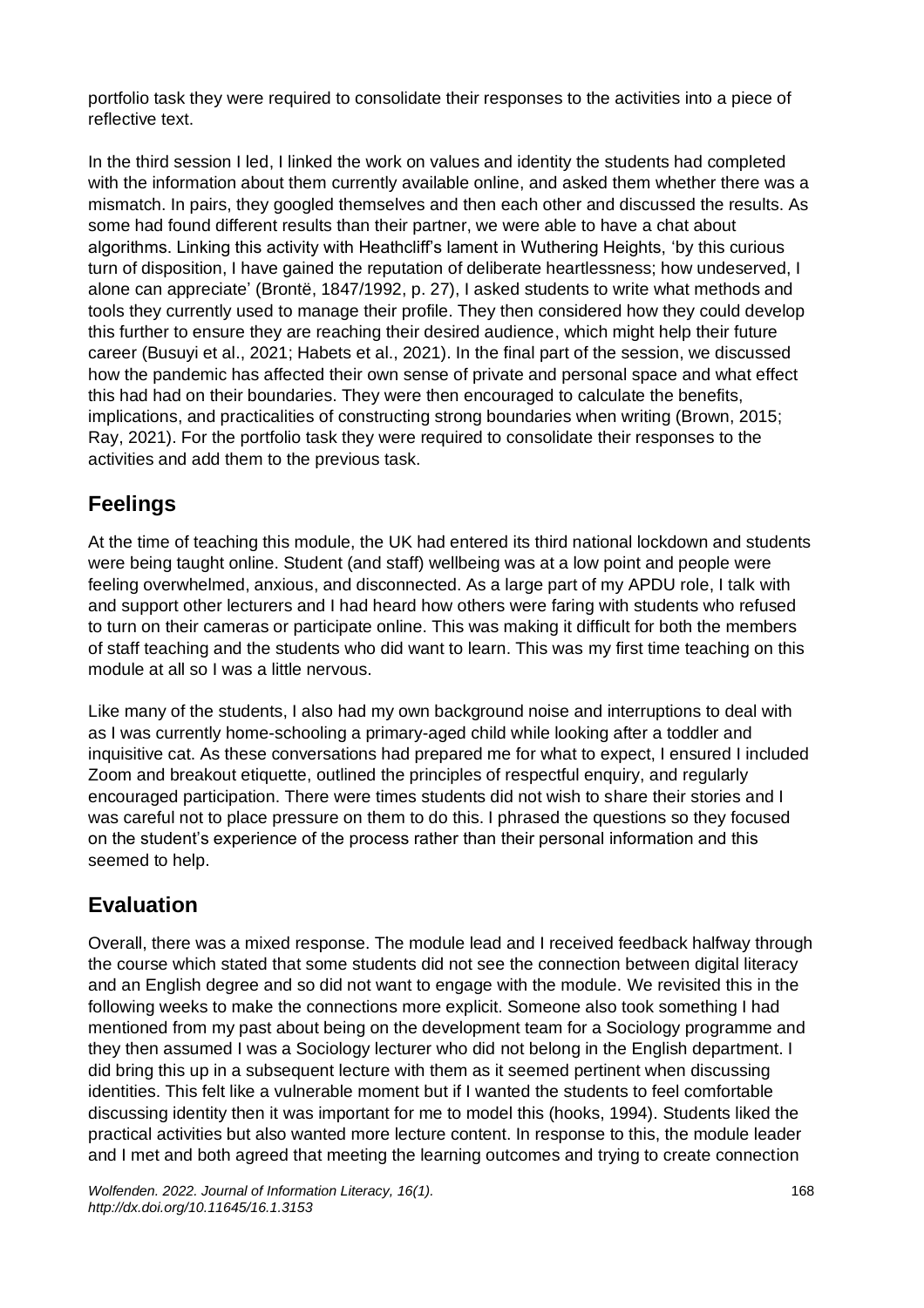within a group needed more than one hour. Fortunately, we were able to double the time allocated by combining the lecture and seminar. Finally, some students did not feel comfortable publishing material on social media and, while this was never a compulsory task, we made it clearer to students that this was not necessary.

As in the rest of the country, and indeed the world, the students and staff were struggling during this period of lockdown. However, the majority of students contributed to the sessions; they engaged in conversations and module activities and they continued working on the tasks in their tutorials. While there is a lot to learn from how the module went, everyone did the best they could at the time. Students were under the impression they needed to publish online at a time they felt vulnerable, they were also asked to deconstruct their own identities at a time when many felt they had lost control. The open questions and focus on their own beliefs recreated a sense of ownership and control which was evident in the questions they raised and the work they produced. While these activities were created to help wellbeing by creating self-awareness, autonomy, and agency, we do need to be more explicit in our intentions from the very beginning.

## **Conclusion**

Going forwards, the module will be running for at least two more terms with the first in January 2022 to April 2022. As things currently stand, government restrictions have been lifted and the module is now, at the time of writing, taking place face to face in physical teaching spaces. While some content can be re-used, the format needed to be readjusted to take this into account; for example, as mentioned previously, I took in a large stack of magazines to help with the identity activity.

As a response to the feedback previously received, the two-hour length will continue. It will be interesting to see if this makes a difference. I will retain the rules of respectful enquiry as these work whether online or not and are particularly pertinent when we have become disconnected and nervous of one another. The department is going through a portfolio refresh at the moment so it remains to be seen whether the module will continue in its current form. There is some possibility that it may become a Level 6 module (Year 3 for undergraduates) to more closely align with students' focus on future employment.

## **Action Plan**

Going forwards, if you are thinking of doing something similar yourself, it would be worth considering the following:

- Is a coaching approach appropriate for your cohort and subject?
- Learn about coaching tools and techniques, especially and most importantly the ethics of coaching. The International Coaching Federation Code of Ethics (International Coaching Federation, 2020) is a good place to start.
- Ensure you have the backing of those in your direct teaching team; for example, the module lead.
- If asking people to take part in activities related to their personal lives, do not pressure them to share. Be prepared for silence and be willing to share your own (relevant) stories.
- If you are encouraging people to share stories, set clear boundaries. Are you going to be recording the session; for example, and if so what will happen to the recording?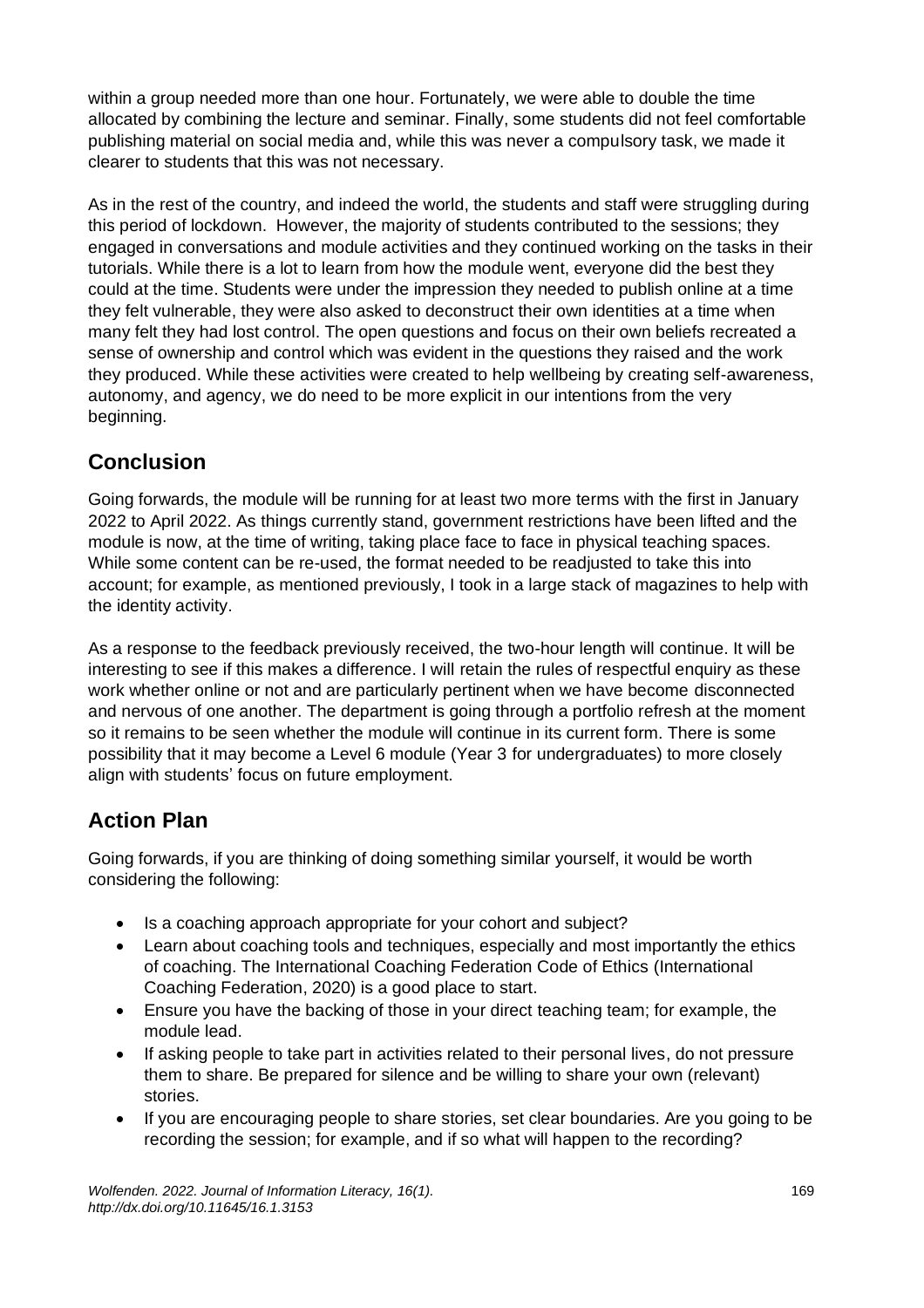• Be clear from the outset what you are doing and why you are doing it. Reiterate this in each session and before each activity.

#### **References**

Brontë, E., & Peterson, L. (1847/1992). *Wuthering Heights: Complete, authoritative text with biographical and historical contexts, critical history, and essays from five contemporary critical perspectives* (Case studies in contemporary criticism). Bedford Books.

Brown, B. (2015). *Rising strong*. Vermillion.

Brown, B. (2018a). *[Dare to lead list of values](https://daretolead.brenebrown.com/wp-content/uploads/2019/02/Values.pdf)*. Brené Brown.

Brown, B. (2018b). *Dare to lead*. Vermillion.

Burke, P. J., and Stets, J. (2009). *Identity Theory*. Oxford University Press.

Busuyi Francis Olowo, M., Babatunde Akinwande Akinguloye, M., Omobola Oyinlade Gambo, M., & Olujoke Emily Jembola, M. (2021). [Social media for students' employability skills.](https://doi.org/10.17471/2499-4324/1185) *Italian journal of educational technology, 29*(1), 65–77.

Chartered Institute of Library and Information Professionals. (2018). *[Definition of information](https://infolit.org.uk/ILdefinitionCILIP2018.pdf)  [literacy](https://infolit.org.uk/ILdefinitionCILIP2018.pdf)*. Infolit.

Devine, M., Meyers, R., & Houssemand, C. (2013). [How can coaching make a positive impact](https://doi.org/10.1016/j.sbspro.2013.10.048)  [within educational settings?](https://doi.org/10.1016/j.sbspro.2013.10.048) *Procedia Social and Behavioural Sciences, 93*, 1382–1389.

Gat, S., Pade, M., & Avrech Bar, M. (2019). [A picture paints a thousand words: Collage-making](https://files.eric.ed.gov/fulltext/EJ1235843.pdf)  [in higher education problem-based learning.](https://files.eric.ed.gov/fulltext/EJ1235843.pdf) *Australian Journal of Adult Learning*, *59*(2), 170– 196.

Gibbs, G. (1988). *Learning by doing: A guide to learning and teaching*. Further Education Unit.

Gonzalez, M., & Baker, D. (2019). Using creativity to explore socially constructed narratives as a way to promote personal liberation and agency. In M. Pope, M. Gonzalez, E. R. N. Cameron, & J. S. Pangelinan (Eds.), *Social justice and advocacy in counseling* (pp. 123–126). Routledge.

Habets, O., Van der Heijden, B., Ramzy, O., Stoffers, J., & Peters, P. (2021). [Employable](https://doi.org/10.3390/su13095093)  [through social media: An intervention study.](https://doi.org/10.3390/su13095093) *Sustainability, 13*(9), 5093.

hooks, b. (1994). *Teaching to transgress: Education as the practice of freedom.* Routledge.

ILM. (2018). *[Cracking coaching: Five ways to make an impact at work.](https://www.i-l-m.com/-/media/ilm-website/downloads/cracking-coaching---whitepaper-pdf.ashx?la=en&hash=0D66803390B70F473D2BE3D1FE45965E1DE0B522)* ILM: A City and guilds group business.

International Coaching Federation. (2020). [ICF Code of Ethics.](https://coachingfederation.org/ethics/code-of-ethics) coachingfederation.org.

Money, A., & Coughlan, J., (2016). [Team-taught versus individually taught undergraduate](http://dx.doi.org/10.1007/s10734-015-9976-5)  [education: a qualitative study of student experiences and preferences.](http://dx.doi.org/10.1007/s10734-015-9976-5) *Higher Education*, *72*(6), 797–811.